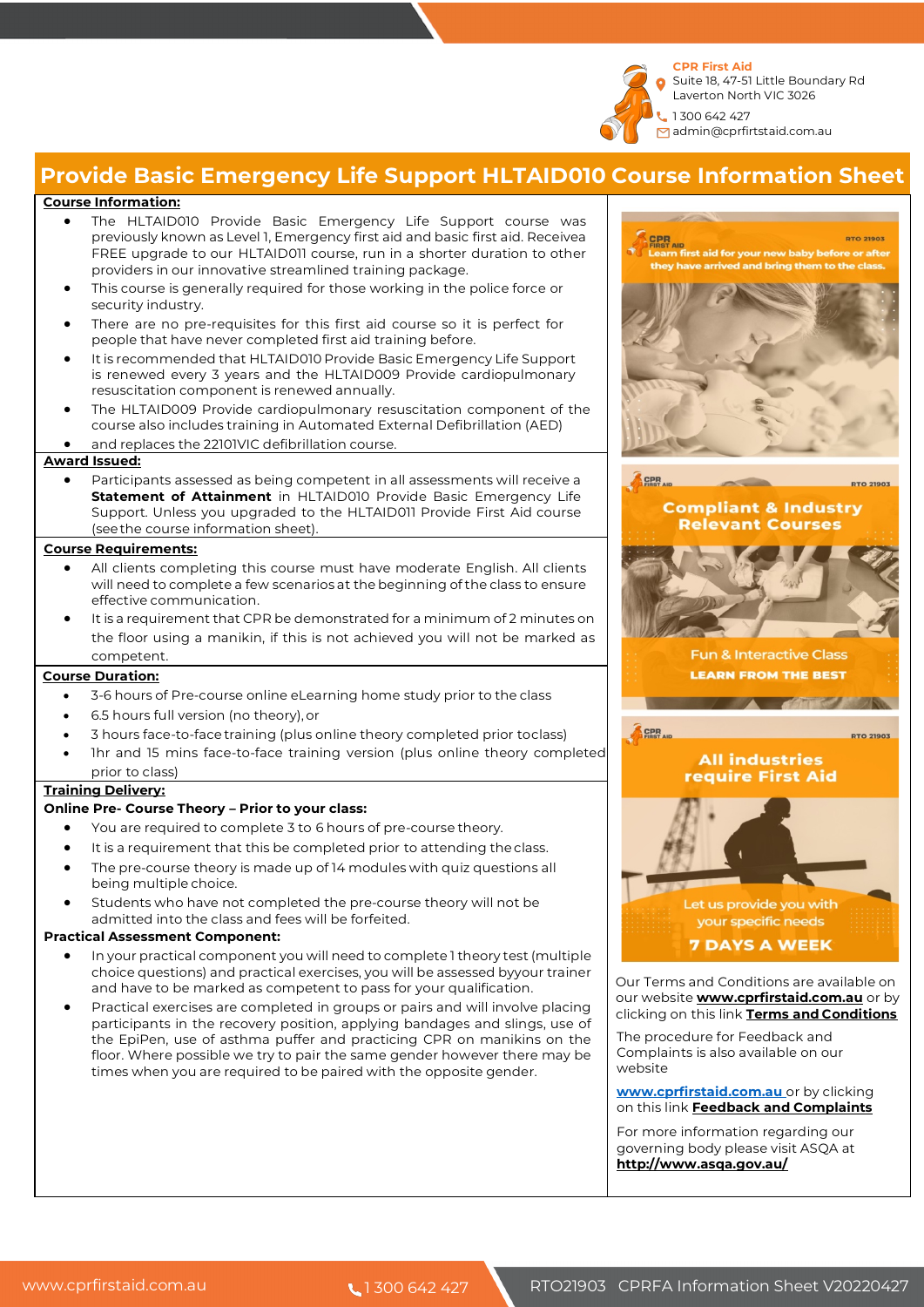

## **Performance Evidence**

The candidate must show Evidence of the ability to complete tasks outlined in elements and performance criteria of this unit in the context of the workplace or community setting.

There must be evidence that the candidate has completed the following tasks in line with state/territory regulations, first aid codes of practice, first aid guidelines determined by the Australian Resuscitation Council (ARC) guidelines and other Australian national peak clinical bodies and workplace or site procedures:

- Managed, in line with ARC guidelines, the unconscious, breathing casualty including appropriate positioning to reduce the risk of airway compromise
- Managed, in line with ARC guidelines, the unconscious, non-breathing adult, including:
	- o performing at least 2 minutes of uninterrupted single rescuer cardiopulmonary resuscitation (CPR) (5 cycles of both compressions and ventilations) on an adult resuscitation manikin placed on the floor
	- o following the prompts of an automated external defibrillator (AED) to deliver at least one shock
	- o demonstrating a rotation of single rescuer operators with minimal interruptions to compressions
	- o responding appropriately in the event of regurgitation or vomiting
- Managed, in line with ARC guidelines, the unconscious, non-breathing infant, including:
	- o performing at least 2 minutes of uninterrupted single rescuer CPR (5 cycles both compressions and ventilations) on an infant resuscitation manikin placed on a firm surface.
- Managed casualties, with the following:
	- o anaphylaxis
	- o asthma
	- o non-life-threatening bleeding
	- o choking
	- o envenomation, using pressure immobilisation
	- o fractures, dislocations, sprains and strains, using appropriate immobilisation techniques
	- o minor wound cleaning and dressing
	- o nosebleed
	- o shock
- Responded to at least one simulated first aid incident contextualised to the candidate's workplace or community setting, where the candidate has no knowledge of the casualty's condition prior to starting treatment, including:
	- o identifying the casualty's illness or injury through history, signs and symptoms
	- o using personal protective equipment (PPE)
	- o providing appropriate first aid treatment
	- o conveying incident details to emergency services or advising casualty on any required post incident action
	- o providing an accurate verbal report of the incident
	- o reviewing the incident.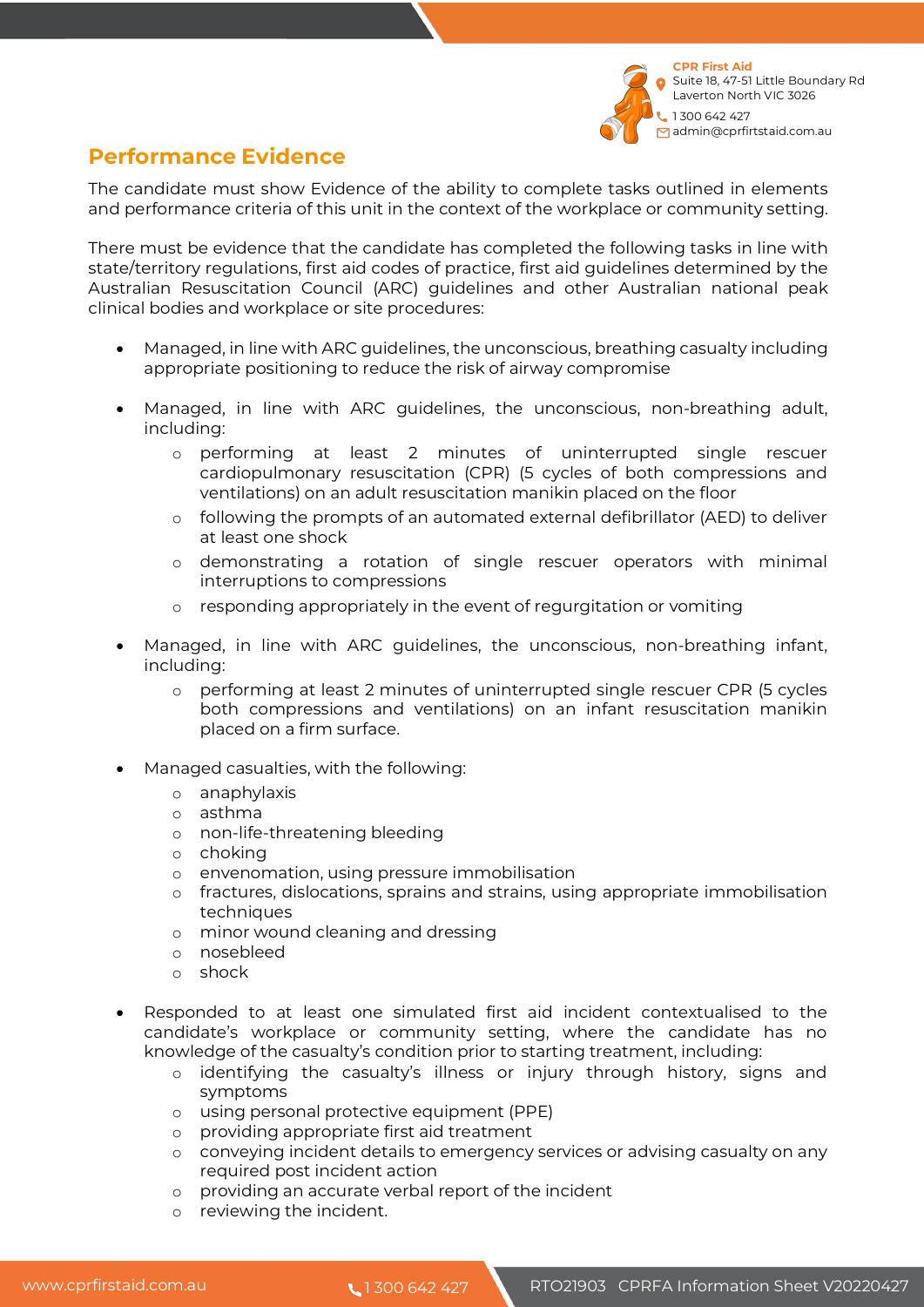

## **Knowledge Evidence**

The candidate must be able demonstrated knowledge required to complete the tasks outlined in elements and performance criteria of this unit:

- Guidelines and procedures including:
	- o ARC guidelines relevant to the provision of first aid
	- o first aid guidelines from Australian national peak clinical bodies
	- o potential incident hazards and risk minimisation processes when providing first aid
	- o infection control procedures, including use of standard precautions and resuscitation barrier devices
	- o requirements for currency of skill and knowledge
	- o first aid codes of practice
	- o appropriate workplace or site procedures relevant to the provision of first aid
- Legal, workplace and community considerations, including:
	- o duty of care requirements
	- o own skills and limitations
	- o consent and how it relates to the conscious and unconscious casualty
	- o privacy and confidentiality requirements
	- o awareness of potential need for stress management techniques and available support for rescuers
- Considerations when providing CPR, including:
	- o upper airway and effect of positional change
	- o appropriate duration and cessation of CPR
	- o appropriate use of an AED
	- o safety and maintenance procedures for an AED
	- o chain of survival
	- o how to access emergency services
- Techniques for providing CPR to adults, children and infants including:
	- o how to recognise that a casualty is unconscious and not breathing normally
	- o rate, ratio and depth of compressions and ventilations
	- o correct hand positioning for compressions
	- o basic anatomy, physiology and the differences between adults, children and infants relating to CPR.
- Signs, symptoms and management of the following conditions or injuries:
	- o allergic reaction
	- o anaphylaxis
	- o asthma
	- o non-life-threatening and life-threatening bleeding
	- o burns
	- o cardiac conditions, including chest pain
	- o choking
	- o diabetes
	- o drowning
	- o envenomation all current treatments
	- o eye injuries
	- o fractures, dislocations, strains and sprains
	- o head, neck and spinal injuries